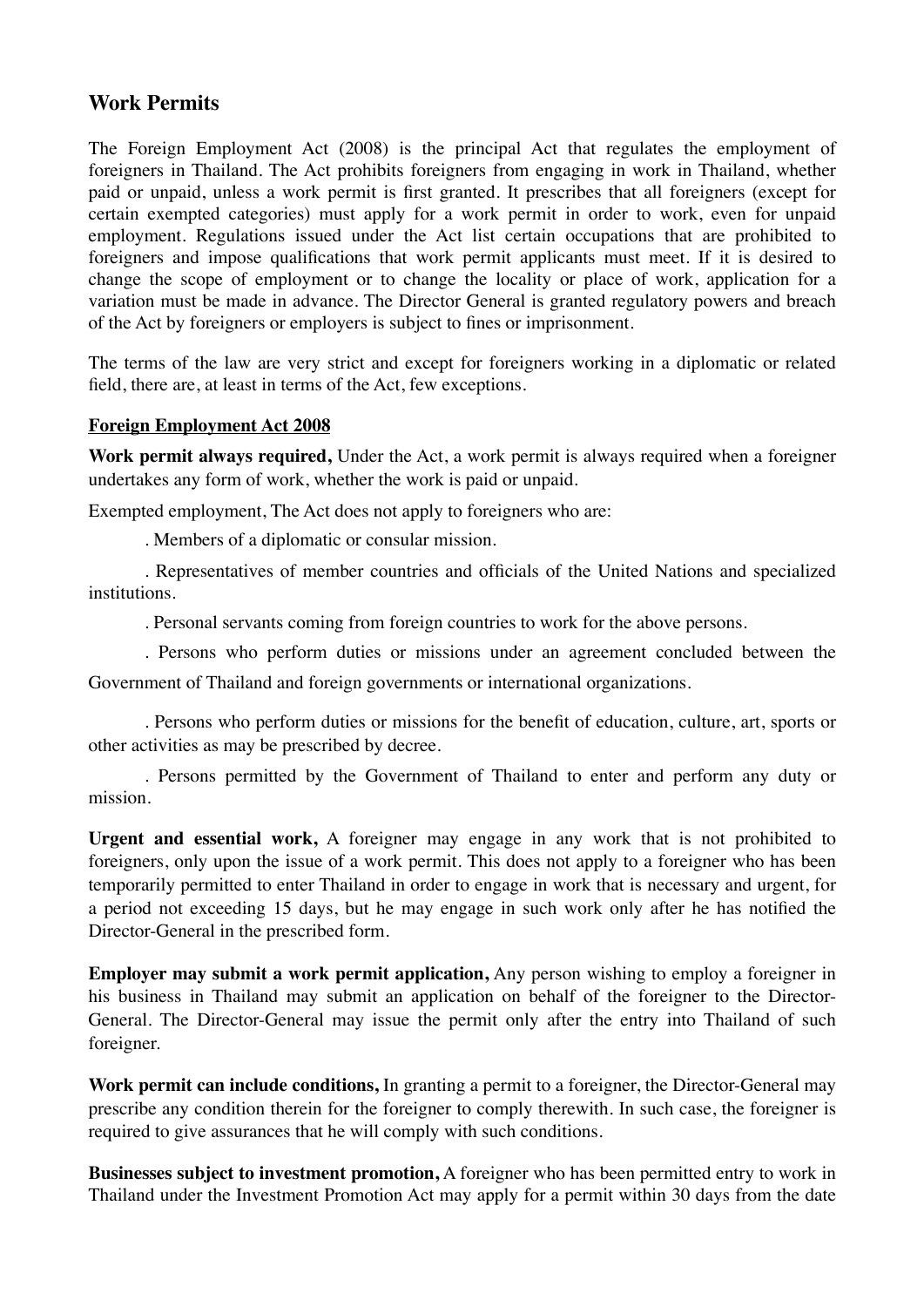of entry but if such foreigner is already in Thailand the period of 30 days shall begin from the day he is aware that he has been granted permission to work under the law on investment promotion or other laws. Pending the issue of a permit, the applicant. is allowed to engage in such work.

**Criteria for work permit applicant,** A foreigner who may apply for a permit must possess the following qualifications:

. Has a place of residence in Thailand or has been permitted to enter Thailand temporarily, except as tourist or in transit;

. Is not disqualified or prohibited under ministerial regulations.

**Period of validity of permits,** Work permits are generally valid for one year from issue. For foreigners working in promoted businesses, it may be issued for a period of up to two years.

**Application for renewal,** If the holder of a permit wishes to continue working, he must apply for renewal prior to expiry. In such case, the applicant for renewal may continue working until an application for renewal is refused. Renewal will usually be for one year.

**Appeals,** Where a work permit is refused not renewed or permission to change the work or place of work is refused, the applicant has a right of appeal. Such appeal must be submitted in writing within 30 days from the date of knowledge of the refusal. Appeals must be considered within 15 days and the Minister must complete his consideration of the appeal within 30 days. The decision of ths Minister is final. Right to continue working pending appeal In the case of an appeal against an order refusing the renewal of a permit, the appellant may continue working pending the appeal decision.

**Permit must be made available for inspection,** A holder of permit must keep the permit on his person or at the place of work during working hours, in order that it may be readily shown to a competent official.

**Permit lost or damaged,** If a permit is materially damaged or lost the holder of the permit must apply for a substitute within 15 days from the date of knowledge of such damage or loss.

**Termination of employment,** Where employment terminates, the work permit must be returned to the Registrar of the district where the place of work is situated, within seven days from the date of termination.

**Not to engage in unauthorized work or change locality or place of work without prior permission,** A holder of a permit may not engage in work, other than that which is specified in the permit, or change the locality or place of work, unless prior permission is obtained from the Registrar.

**Employer must notify employment, transfer or termination,** Any person who employs a foreigner, transfers a foreigner to work in a locality other than that which is specified in the permit or has a foreigner who resigns from his employment, must notify the Registrar within 15 days from the date of employment, transfer or resignation.

**Fines and imprisonment,** Fines and imprisonment are imposed for breaches of various of the sections of the Act.

**Prohibited occupations, Foreigners may not work in any of the following occupations:**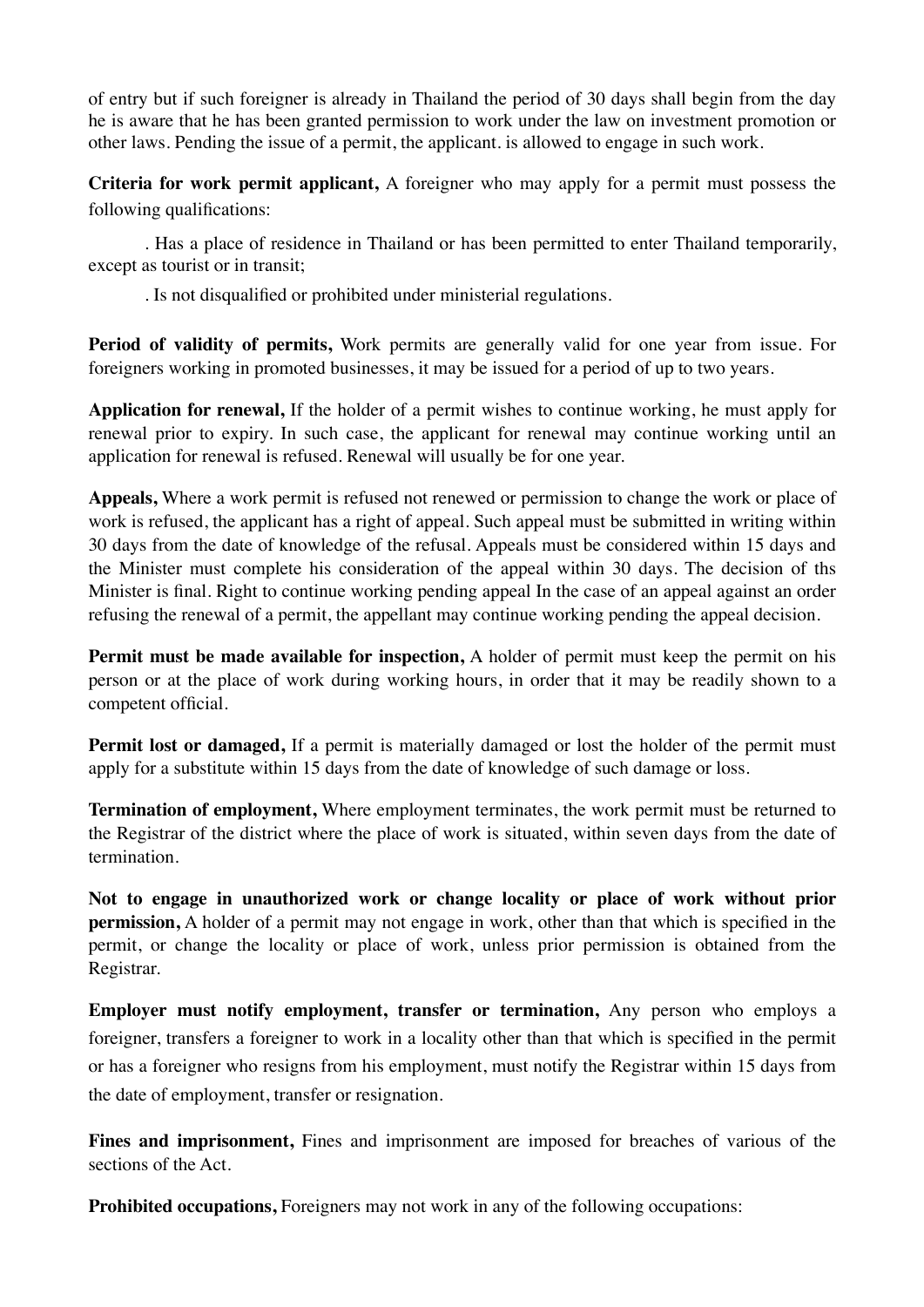1.Laboring except for laboring in fisheries under (2)

2.Agriculture, animal husbandry forestry, fisheries, except for work requiring special expertise, farm supervision or labour in fisheries especially marines fisheries

3.Bricklaying, carpentry and other construction work

4.Woodcarving

5.Driving vehicles or vehicles that do not use machinery or mechanical devices (excluding piloting aircraft internationally)

6.Shop salesman

7.Auctioneer

8.Supervising auditing, or accountancy except for occasional internal examination

9.Cutting and polishing of precious or semi precious gemstones

10.Hairdresser or beauty salon

11.Weaving cloth by hand

12.Weaving mats or making utensils from reed, rattan, jute, hay or bamboo

13.Making rice paper by hand

14.Making lacquer ware

15.Making Thai musical instruments

16.Making niello ware

17. Silversmith goldsmith or making products from alloys of gold and copper alloy

18. Masonry

19. Making Thai dolls

20. Making mattresses and quilts

21. Making alms bowls

22. Making silk products by hand

23. Making of Buddha images

24. Making knives

25. Making paper or cloth umbrellas

26. Making footwear

27. Making hats

28. Brokerage or agency, except for agency in international trading

29. Engineering in civil engineering concerning design and calculation systemization analysis, planning, testing, construction supervision or consulting services, excluding work requiring specialized techniques.

30. Architecture concerning designing, making drawings, cost estimation or consulting services

31. Making dresses

32. Making pottery

33. Making cigarettes by hand

34. Tourist guide

35. Hawking of goods

36. Thai language typesetting by hand

37. Unwinding and twisting silk by hand

38. Clerical or secretarial work

39. Lawyer

**Application for a work permit,** The following documents should be submitted with the work permit application

. Passport or document used in lieu of passport, foreigner's personal identification papers or residence papers under the law on immigration;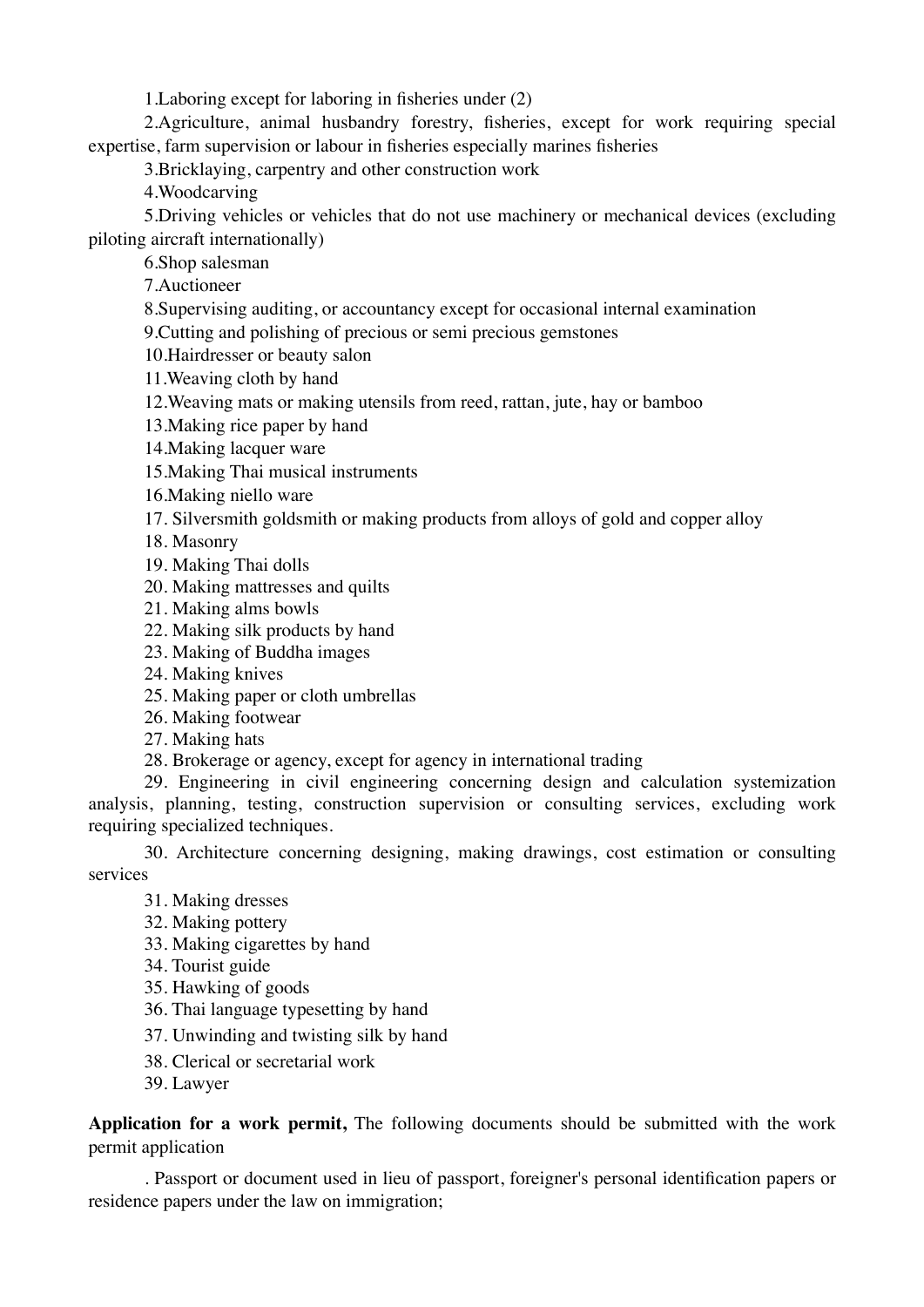. Documents certifying educational qualifications or certificates of the employers for whom the applicant used to work, specifying details of characteristics and period of the work that the applicant used to perform:

. The potential employer's certificate of employment of the applicant together with supporting evidence for not employing a person of Thai nationality to work:

. Certificate of a medical practitioner certifying that the applicant is not suffering from diseases prescribed under regulations;

. Certificate of the relevant government agency showing that the business of the potential employer for whom the applicant is going to work has been duly and lawfully registered or licensed to be established and operated and also showing the category ofthe business: and

. Three photos, half-body, facing front, without hat, size 5 x 6 centimetre, having been taken within the previous six month-s.

A person who is granted a work permit must report in person to collect it.

**Application for renewal of a work permit,** An application for a work permit renewal must be submitted with documentation as follows:

. Passport or document used in lieu of a passport, foreigners personal identification papers or residence permit;

. Existing work permit;

. Documents certifying the educational qualifications or certificates of the employers for whom the applicant used to work, specifying details of characteristics and period of the work the applicant used to perform, in the case of an application for permission to change work;

. Certificate of employment of the potential employer engaging the applicant to work, in the case of application for permission to change work or place of work, together with supporting evidence giving reasons for not employing a person of Thai nationality to work;

. Certificate of the relevant government agency showing that the business of the potential employer for whom the applicant is going to work has been duly and lawfully registered or licensed to be established and operated and also showing the category of the business, in the case of application for permission to change work or place of work; and

. Three photos, half-body, facing front, without hat, size 5 x 6 centimetre having been taken within a period not exceeding six months before.

A person who is granted permission to change work or locality or place of work must report in person to collect the work permit.

**General criteria for approval of a work permit,** The criteria for approval of the issue of a work permit were revised in 2002.The following criteria will now be applied. Firstly, an applicant may bring himself within the normal circumstances. If he cannot, then his application can still be considered if he brings himself within the exceptional circumstances:

**Normal circumstances,** In order to employ a foreigner, a company must satisfy one of the following conditions: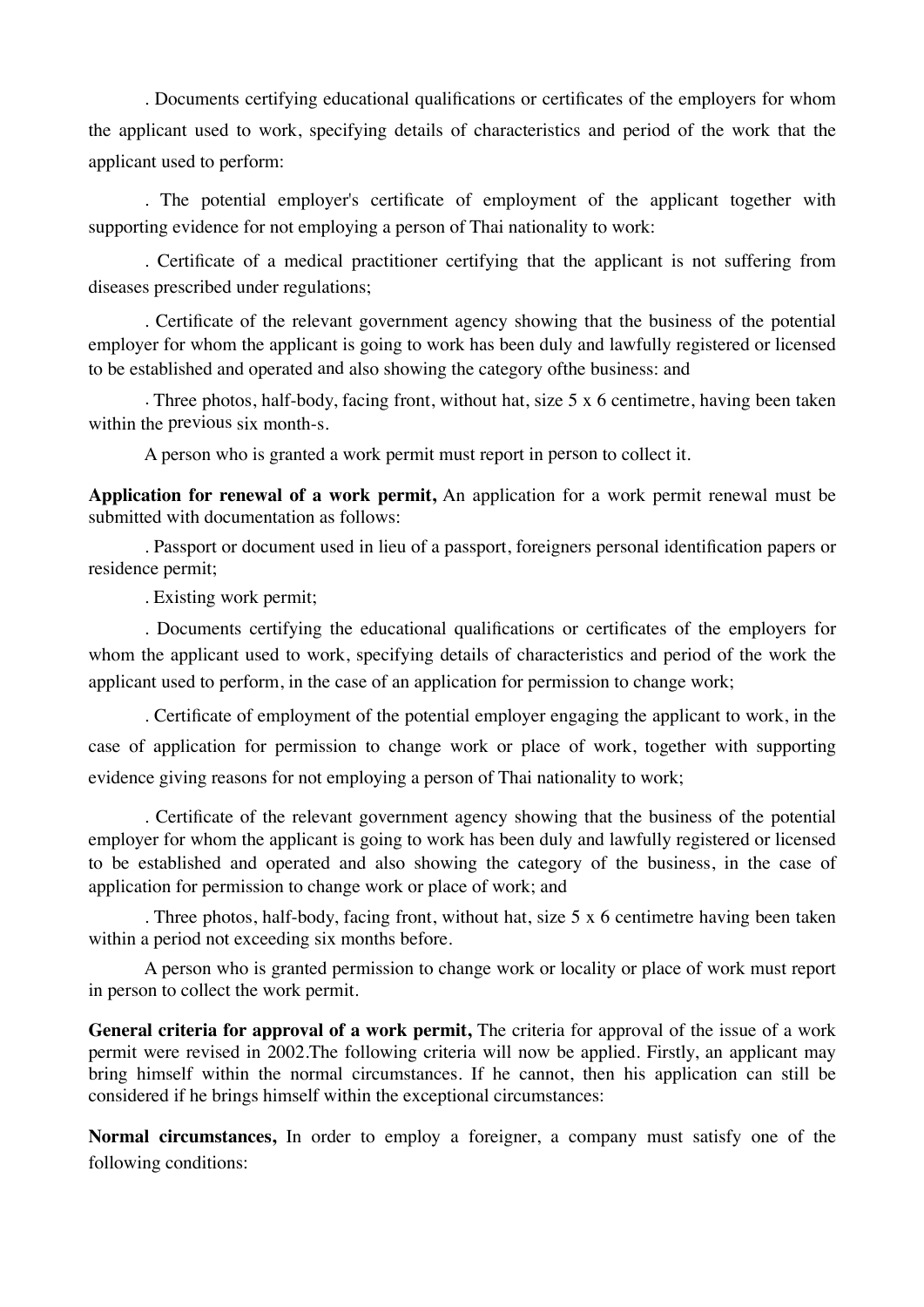. Sufficient capital, A company needs to have paid-up capital of at least Baht 2 million. The number of foreigners who can be employed depends on the amount of the capital. One foreigner can be employed for every Baht 2 million contributed as paid up capital, but the maximum number of foreigners that can be employed by relying on this condition is 10. The company affidavit, shareholders list, and statement showing the balance of the company's bank account together with the financial statements of the company for the previous year (if applicable) must be submitted.

. Corporate income tax payments made, If a company has been incorporated for at least three years, and has paid annual corporate income tax of at least Baht 5 million during the last three years, a company may employ one foreigner for each Baht 5 million of tax paid. For companies that have been incorporated for less than three years this requirement will not be strictly applied. Copies of annual corporate income tax returns for the previous three years together with receipts for tax paid must be submitted.

. Employment of Thai employees, The applicant company must employ at least 50 Thai employees. One foreigner may be employed for each group of 50 Thai employees, but the maximum number who may be employed on this ground is five foreigners. Documents showing contributions to the Social Security Fund must be submitted.

. Export income, If the applicant company is in the export business, in addition to the above conditions, it must have brought more than the equivalent of Baht 3 million in foreign exchange into Thailand over the previous year. One foreigner may be employed for each Baht 3 million of export earnings, but the maximum number who may be employed on this ground is three foreigners. Bills of lading or any other export shipping documents filed with the Customs Department must be submitted.

Provided the application can be brought within one of the above categories, the work permit may be issued within approximately 10-15 working days.

**Exceptional circumstances,** If the applicant company fails to satisfy any of the above conditions, the Director General of the Department of Employment has discretion to grant a work permit, provided the foreigner comes into one of the following categories:

He is a representative of an international trade business. A license granted under the Foreign Business Act ( 1999) must be submitted;

. He is working on a temporary basis as a consultant in investment, administration, technology or internal audit. The agreement to employ the foreigner as a consultant must be submitted;

. He is working in tourism. A tourism business license issued by the Tourism Authority of Thailand must be submitted;

. He is working for an international financial institution certified by the Bank of Thailand;

. He is working for a business operating in the areas of entertainment, religion, social welfare, culture or sport which employs staff on a temporary basis and does not seek to make a profit or to generate income. Non-profit organisation receiving assistance from foreign private organisation will be required to obtain the relevant Thai regulatory approvals for their operations;